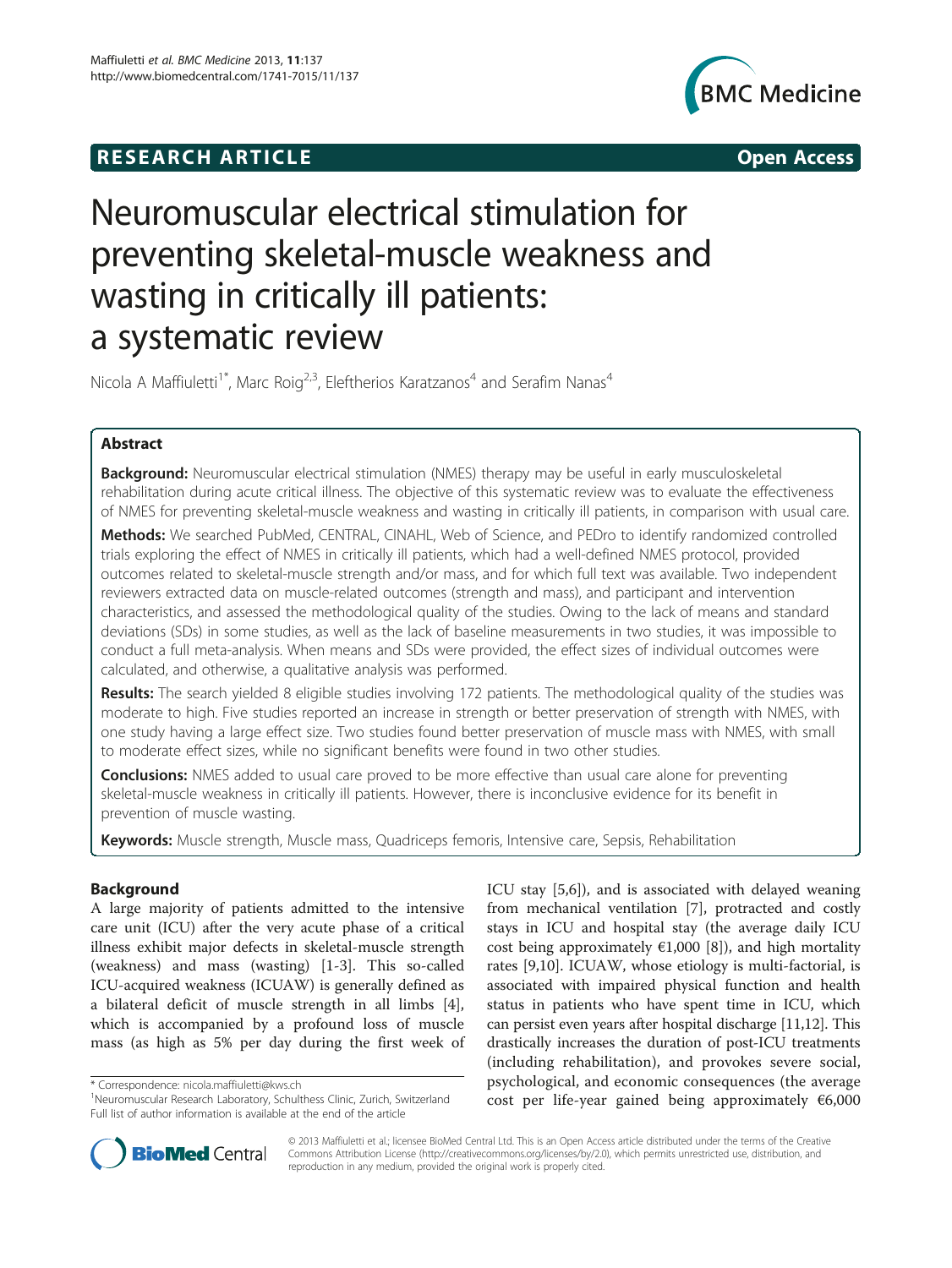[[8\]](#page-8-0)), thus affecting quality of life and delaying return to physical self-sufficiency and return to work of people who have been critically ill.

Because early rehabilitation/mobilization in the ICU has been shown to enhance short-term and potentially long-term functional outcomes [[13-15\]](#page-8-0), the use of physicaltherapy strategies to counteract skeletal-muscle weakness and wasting has been promoted frequently in the past few years [[16](#page-8-0)-[20\]](#page-8-0). Neuromuscular electrical stimulation (NMES), a technique that consists of generating visible muscle contractions with portable devices connected to surface electrodes [\[21](#page-8-0)], has been shown to be effective in treating impaired muscles [\[22\]](#page-8-0) as it has the potential to preserve muscle-protein synthesis and prevent muscle atrophy during prolonged periods of immobilization [[23](#page-8-0)]. ICU-based NMES has recently been introduced for the treatment of ICUAW, as it does not require active patient cooperation, has an acute beneficial systemic effect on muscle microcirculation [[24](#page-8-0)], and seems to provide some structural and functional benefits to critically ill patients [[25](#page-8-0)]. However, owing to the heterogeneity of the critically ill patient group and also of the NMES procedures implemented in ICUs [[18,26](#page-8-0)-[28](#page-8-0)], the effectiveness of this rehabilitation procedure for ICUAW prevention remains to be clearly proven.

Previous reviews have analyzed the effect of NMES on different muscle outcomes in patients with specific chronic diseases such as chronic obstructive pulmonary disease (COPD) [\[22\]](#page-8-0). Since those reviews were published, several randomized controlled trials (RCTs) have been completed. Furthermore, a detailed analysis of the effects of NMES in critically ill patients is lacking. Results from previous studies suggest that the most deconditioned patients obtain the best results when NMES is applied [[22](#page-8-0)]. Given the potential use of NMES among patients with a limited capacity to engage in voluntary muscle work, assessment of the evidence for the use of NMES in critically ill patients is urgently needed. We therefore undertook a formal systematic review of the literature to determine the rehabilitative effect of NMES on skeletalmuscle strength and mass in critically ill patients, in comparison with standard care.

#### Methods

#### Electronic search and information sources

Although we developed a review protocol and followed Preferred Reporting Items for Systematic Reviews and Meta-Analyses (PRISMA) guidelines (see Additional file [1](#page-7-0)) [[29\]](#page-8-0), the study protocol was not registered. Two of the authors (EK, SN) independently performed the electronic search on the following databases: PubMed (1951 to present), Cochrane Controlled Trials Register (CENTRAL) (1894 to present), Cumulative Index to Nursing and Allied Health Literature (CINAHL) (1981 to present), Web of

Science (1970 to present) and Physiotherapy Evidence Database (PEDro) (1929 to present). Reference lists from articles related to the topic were also searched. The search was not language-restricted but it was limited to RCTs completed on human subjects. The terms used to perform the search were: electrotherapy, electrical stimulation, electrical muscle stimulation, electromyostimulation, electrostimulation, neuromuscular stimulation, and NMES. The results of the primary search were combined with the terms: critically ill patients, critical illness, intensive care, and ICU. For instance, these terms were combined as follows to build the search in PubMed: (electrotherapy OR electrical stimulation OR electrical muscle stimulation OR electromyostimulation OR electrostimulation OR neuromuscular stimulation OR NMES) AND (critically ill patients OR critical illness OR intensive care OR ICU). As additional filters, clinical trial (in 'Article types') and humans (in 'Species') were chosen. The latest electronic search was performed on March 3, 2012.

#### Study selection and eligibility criteria

The list of titles and abstracts of articles retrieved in the electronic search were first reviewed independently by two of the authors (EK, NAM), who selected only those potentially relevant for a more detailed review at full-text level. Both reviewers then read the full text and applied the following inclusion criteria: RCTs 1) exploring the effect of NMES in critically ill patients; 2) with a well-defined NMES protocol (that is, the main stimulation parameters were provided) for at least one intervention group; 3) with NMES applied to skeletal muscles with an intensity equal to or greater than motor threshold (that is, evoking a visible muscle contraction); 4) including outcomes related to muscle strength and/or mass; (5) and whose full text was available. After reviewing the articles and applying the inclusion criteria independently, both reviewers held a consensus meeting to compare their results and decide which articles should finally be included in the review. In cases of disagreement, a third reviewer (MR) was included in the discussion to reach a final consensus.

#### Data collection process

Two of the authors (EK, MR) independently extracted the data from the studies included in the review. Data retrieved included characteristics of patients (number, gender, age, diagnosis, and disease severity), interventions (type, duration, frequency, and NMES parameters), and muscle-related outcomes. When provided, details on the number of patients excluded or discharged and their compliance with treatment were also recorded. After extraction, both reviewers compared their data-extraction sheets to confirm the accuracy of the data.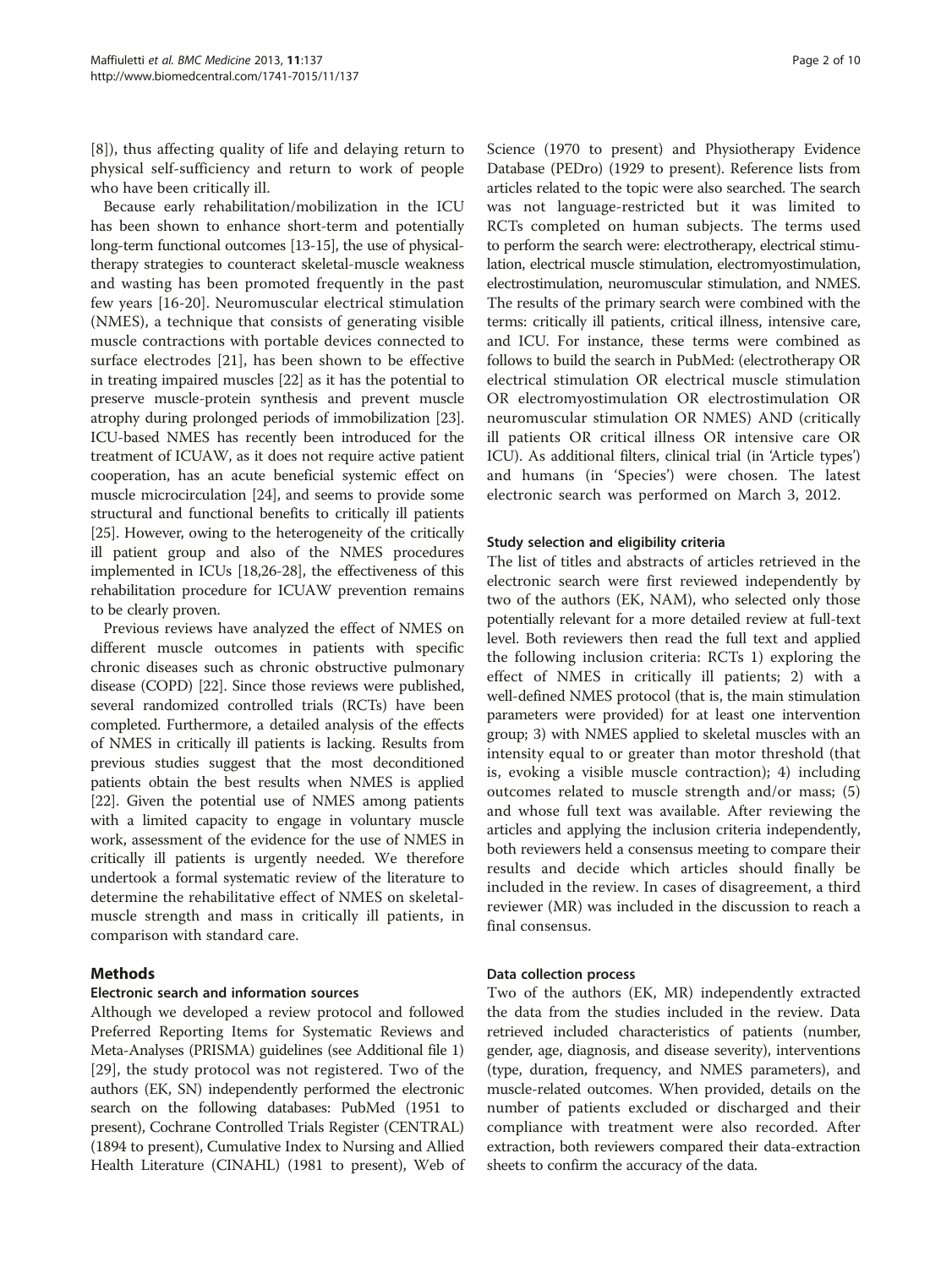#### Methodological quality

Two authors (EK and MR independently) assessed the methodological quality of the studies using the PEDro scale. This scale, which has been used extensively in the methodological evaluation of similar studies [\[22\]](#page-8-0), and has previously shown good validity and reliability [\[30,31\]](#page-8-0), is based on 11 items for assessing scientific rigor: eligibility criteria, random allocation, concealed allocation, baseline comparability, blinded subjects, blinded therapists, blinded assessors, follow-up, intention-to-treat (ITT), betweengroup analysis, both point estimates, and variability. Ten of the items were used in this study to calculate the final score (maximum 10 points). The one item not used was eligibility criteria, which was excluded because it affects external but not internal or statistical validity. We compiled an arbitrary scale of quality, based on PEDro score, with high quality being a score greater than 5, moderate quality being 4 or 5, and low quality being 3 or lower [\[32\]](#page-8-0). To minimize errors and potential biases in the methodological evaluation, both reviewers compared their scores in a consensus meeting. In cases of disagreement, a third reviewer (NAM) was included in the discussion to reach a final consensus. Consistency between the two reviewers who performed the methodological assessment (PEDro scores) was evaluated with the Cronbach's coefficient α. Overall methodological quality based on the PEDro scores was also categorized in accordance with the indications provided by Van Tulder et al. [\[33\]](#page-8-0).

#### Data analysis

Outcomes were grouped into two main categories for data analysis: muscle strength and muscle mass (thickness and volume). Probably because data were not normally distributed, the majority of the studies included in the review reported continuous outcomes using medians with interquartile range instead of means with standard deviation (SD). We used several statistical approaches [[34\]](#page-8-0) in an attempt to normalize data distribution for the three studies that had raw data available [\[25](#page-8-0),[35,36\]](#page-8-0), but we failed to alter the skewed data distribution. We also used the equations proposed by Hozo *et al.* to estimate means and SDs from medians, range, and sample size [[37\]](#page-8-0). However, none of these approaches allowed us to calculate means and SDs reliably. In addition, because of the critical status of some of the study participants, muscle strength was not assessed at admission, and therefore baseline strength measurements were not obtained in two studies [\[35,36\]](#page-8-0). Given these two important limitations, it was not possible to pool the data from the different studies to conduct a full meta-analysis. Instead, when means and SDs were provided, we calculated the effect size (*d*) of individual outcomes by dividing the difference between mean change scores (post-intervention minus pre-intervention scores) by the pooled SD [\[38\]](#page-8-0). Effect sizes were then categorized in accordance with the criteria established by Cohen as large  $(d> 0.8)$ , moderate  $(d< 0.8)$ but > 0.2), or small  $(d< 0.2)$  effects [\[38](#page-8-0)]. When means and SDs at baseline and after the intervention were not provided, individual effect sizes were not calculated and, instead, a qualitative analysis of the data was performed.

#### Results

#### Study selection

The different steps of the electronic search are illustrated in Figure [1.](#page-3-0) The initial search yielded 461 articles, which were included in the review process at abstract level. After 113 duplicates were removed and 348 records were screened, only ten full-text articles could be assessed for eligibility (336 records were excluded because they did not meet all the required inclusion criteria, and two further studies were excluded because they were conference proceeding abstracts and the full text was not available [[39](#page-8-0),[40](#page-9-0)]). Of those ten articles, two were excluded; one was not an RCT [[41](#page-9-0)], and the other did not report any relevant muscle-related outcome [[42](#page-9-0)]. Finally, the remaining eight RCTs met all the required criteria and were included in the systematic review [\[25,35,36](#page-8-0),[43](#page-9-0)-[47](#page-9-0)]. It should be noted, however, that one of the selected articles [[35\]](#page-8-0) presented a secondary analysis of the same study reported in another article [\[36](#page-8-0)]; however, because these two studies reported data from different outcomes, we presented them individually [[35,36\]](#page-8-0).

#### Methodological quality

The PEDro score for each study is reported in Table [1](#page-3-0). The mean ± SD PEDro score of the studies included in the review was  $5.5 \pm 1.5$ , with scores ranging from 4 to 8 (that is, moderate to high quality). When PEDro scores of the two reviewers were compared, consistency was high  $(\alpha=0.751; P<0.0001)$  [[48\]](#page-9-0). The most common methodological weaknesses of the studies referred to the blinding of patients (although sham NMES was used in two studies [[43,44](#page-9-0)], which could be considered a type of blinding), therapists, and assessors. The allocation of subjects to different intervention groups was concealed in only two studies [\[43,46](#page-9-0)]. In addition, two studies did not report baseline data for muscle strength, and therefore comparability between groups could not be established [[35](#page-8-0),[36](#page-8-0)]. Only three studies met the follow-up criteria as established by the PEDro scale [\[43,45,46](#page-9-0)], either because data for at least one key outcome were not obtained in more than 15% of the patients initially allocated into treatment groups [[25,35,36\]](#page-8-0), or because the number of patients from whom key outcome data were obtained was not explicitly stated [[44,47](#page-9-0)]. Two of the studies used ITT analysis [\[35,36\]](#page-8-0), and in one study all patients received treatments as allocated [\[46\]](#page-9-0). The rest of the studies did not meet the ITT analysis criterion [[25,](#page-8-0)[43](#page-9-0)-[45,47](#page-9-0)]. The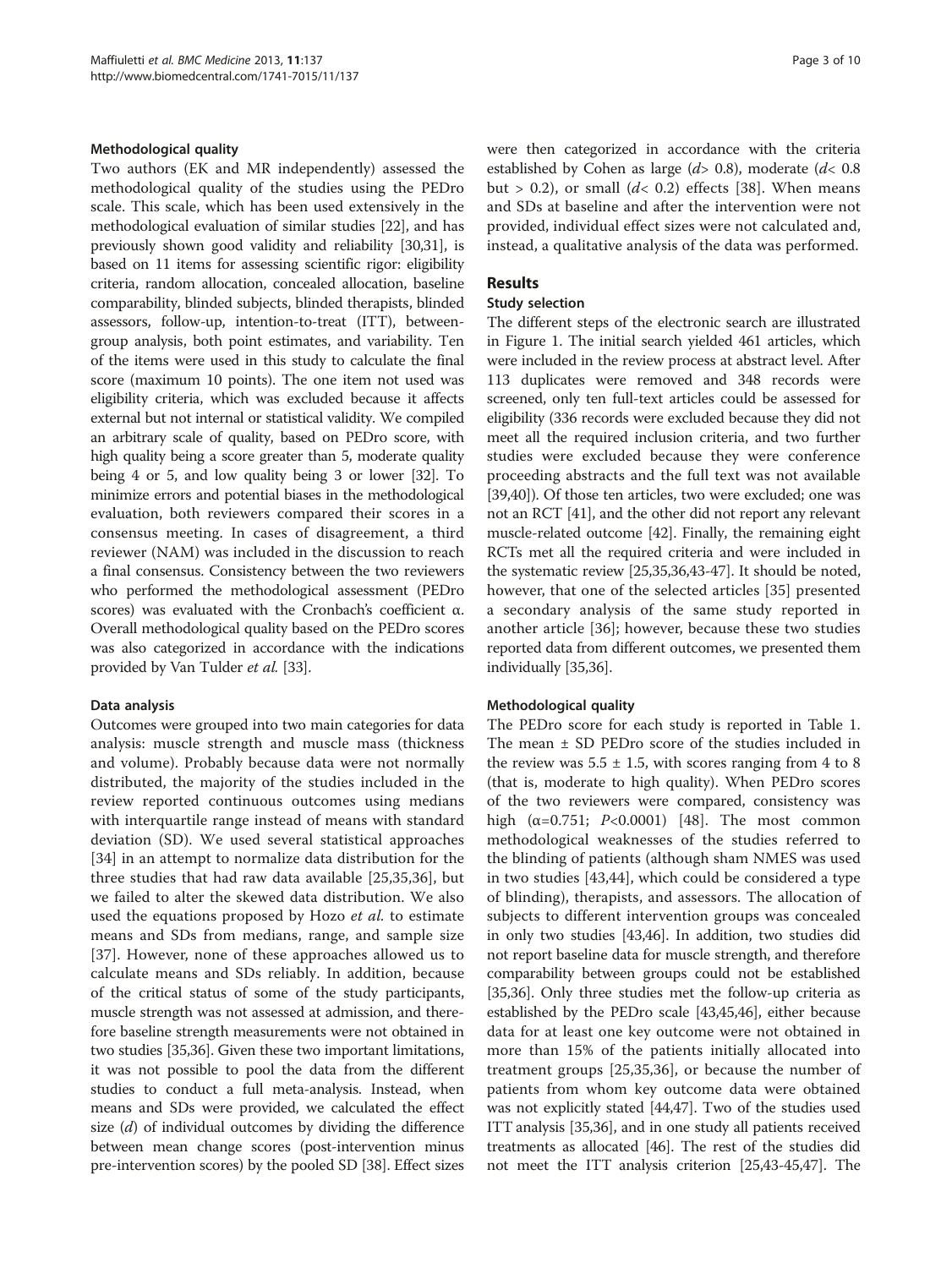<span id="page-3-0"></span>

results of all five RCTs that investigated the effect of NMES on muscle strength supported the effectiveness of this intervention. Because two of these studies [\[43,46](#page-9-0)] were of high methodological quality (PEDro score  $\geq$  7), the level of evidence could be categorized as moderate to strong. By contrast, because only two [[25](#page-8-0)[,44](#page-9-0)] of the four studies that investigated the effect of NMES on muscle mass found a positive outcome, the evidence in support of this technique to improve muscle mass can be considered as conflicting.

#### **Participants**

Characteristics of the patients included in the review are shown in Table [2](#page-4-0). We included in the review (at the study level) only that information on patients for whom data for at least one of the outcomes of interest was provided. Data from 172 patients (46 female, 126 male) were retrieved. Of those 172 patients, 74 were allocated to the NMES group and 76 to the control group, while the remaining 22 patients received NMES on one side of the body and the contralateral side acted as control. The most

| Table 1 Methodological quality of the studies included in the systematic review (PEDro scores) |  |
|------------------------------------------------------------------------------------------------|--|
|------------------------------------------------------------------------------------------------|--|

|                                                 | Abdellaoui et al.<br>2011 [42] | Gerovasili et al.<br>2009 [25] | Gruther et al.<br>2010 [43] | <b>Karatzanos</b><br>et al. 2012 [34] | Poulsen et al.<br>2011 [44] | Rodríguez et al.<br>2011 [45] | Routsi et al.<br>2010 [35] | Zanotti et al.<br>2003 [46] |
|-------------------------------------------------|--------------------------------|--------------------------------|-----------------------------|---------------------------------------|-----------------------------|-------------------------------|----------------------------|-----------------------------|
| Random<br>allocation                            | ✓                              | ✓                              | ✓                           | ✓                                     | ✓                           | ✓                             | ✓                          | ✓                           |
| Concealed<br>allocation                         | ✓                              |                                |                             |                                       |                             | ✓                             |                            |                             |
| Baseline<br>comparability                       | ✓                              | ✓                              | $\checkmark$                |                                       | $\checkmark$                | $\checkmark$                  |                            | ✓                           |
| Blinded<br>subjects                             | ✓                              |                                | ✓                           |                                       |                             |                               |                            |                             |
| Blinded<br>therapists                           |                                |                                |                             |                                       |                             |                               |                            |                             |
| Blinded<br>assessors                            |                                | $\checkmark$                   | ✓                           |                                       | $\checkmark$                | $\checkmark$                  |                            |                             |
| Follow-up                                       | $\checkmark$                   |                                |                             |                                       | ✓                           | ✓                             |                            |                             |
| Intention-to-<br>treat                          |                                |                                |                             | $\checkmark$                          |                             | ✓                             | $\checkmark$               |                             |
| Between-group √<br>analysis                     |                                | ✓                              | ✓                           | ✓                                     | ✓                           | ✓                             | ✓                          | ✓                           |
| Point estimates $\checkmark$<br>and variability |                                | √                              | ✓                           | ✓                                     | ✓                           | $\checkmark$                  | ✓                          | ✓                           |
| Total score                                     | 7/10                           | 5/10                           | 6/10                        | 4/10                                  | 6/10                        | 8/10                          | 4/10                       | 4/10                        |
|                                                 |                                |                                |                             |                                       |                             |                               |                            |                             |

PEDro, Physiotherapy Evidence Database.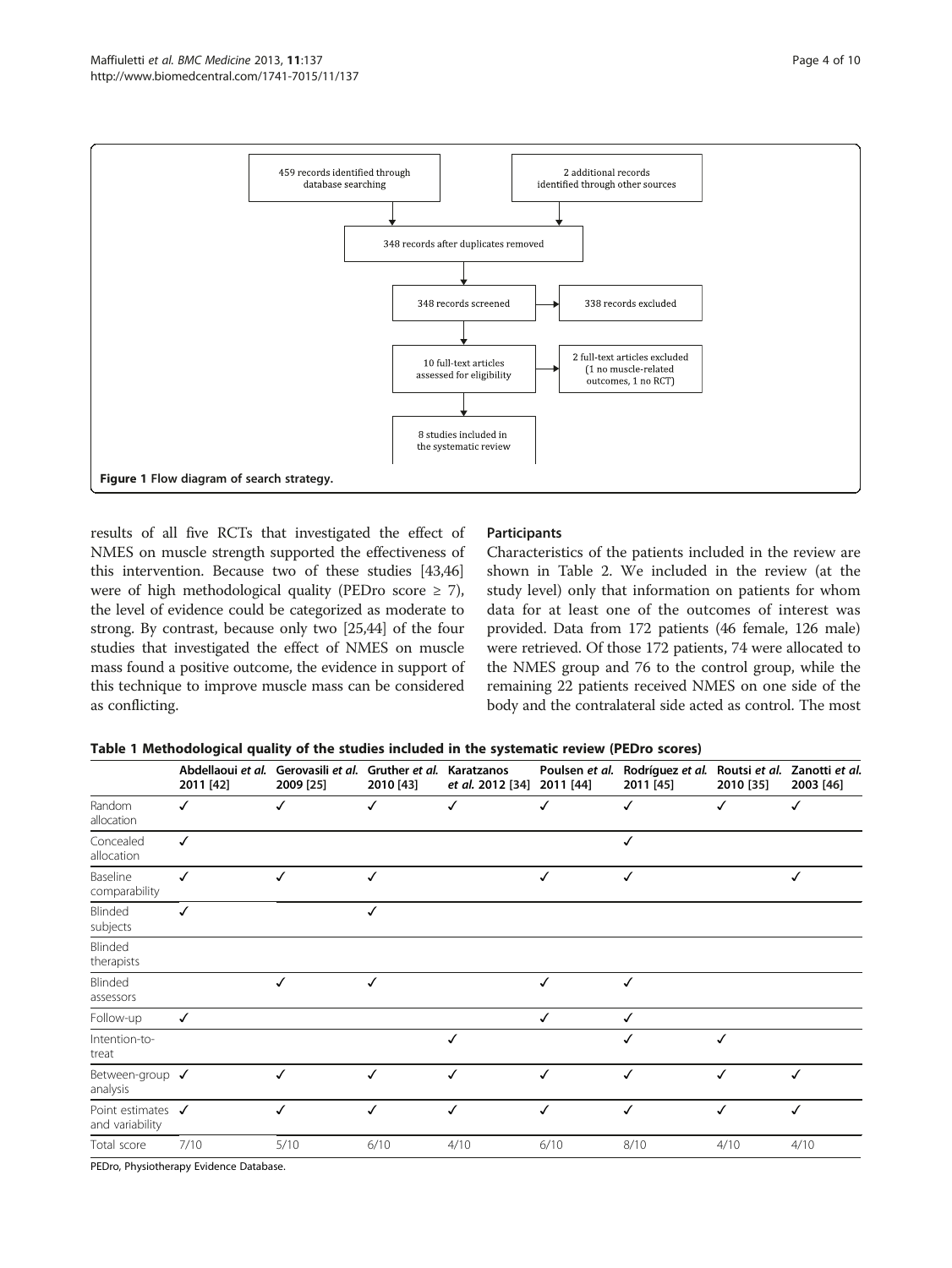| Study                              | Sample size <sup>a</sup><br>(% men) | Age, years <sup>b</sup> | <b>Diagnoses</b>    | Disease severity <sup>b</sup> |                 |                   |                                   |  |
|------------------------------------|-------------------------------------|-------------------------|---------------------|-------------------------------|-----------------|-------------------|-----------------------------------|--|
|                                    |                                     |                         |                     | <b>SAPS III</b>               | <b>SOFA</b>     | <b>APACHE III</b> | Other                             |  |
| Abdellaoui et al. [42]             | $C: 6(100\%)$                       | $C: 67(59 - 72)$        | COPD                |                               |                 |                   | C: FEV <sub>1</sub> of 15(10-27)% |  |
|                                    | N: 9 (78%)                          | N: 59(57-69)            |                     |                               |                 |                   | N: FEV <sub>1</sub> of 25(17-41)% |  |
| Gerovasili et al. [25]             | C: 13(62%)                          | C: 56(19)               | Sepsis              | C: 61(14)                     | C: 8(3)         | C: 18(6)          |                                   |  |
|                                    | N: 13 (46%)                         | N: 59(23)               | Trauma              | N: 66(9)                      | N: 10(3)        | N: 19(3)          |                                   |  |
|                                    |                                     |                         | Neurologic          |                               |                 |                   |                                   |  |
| Gruther et al. [43]                | C(A): 9(89%)                        | C(A): 48(12)            | Polytrauma          |                               |                 |                   |                                   |  |
|                                    | N(A): 8 (88%)                       | N(A): 52(10)            | Cardiovascular      |                               |                 |                   |                                   |  |
|                                    | $C(L): 8(50\%)$                     | C(L): 64(8)             | Transplant          |                               |                 |                   |                                   |  |
|                                    | N(L): 8 (88%)                       | N(L): 61(10)            | Pneumonia           |                               |                 |                   |                                   |  |
|                                    |                                     |                         | Cancer              |                               |                 |                   |                                   |  |
| Karatzanos et al. [34]             | C: 28(79%)                          | C: 59(21)               | Sepsis              | C: 58(14)                     | C: 8(3)         | C: 19(5)          | C: 39% with CIPNM                 |  |
| and Routsi et al. [35]             | N: 24 (79%)                         | N: 55(20)               | Trauma              | N: 55(11)                     | N: 8(3)         | N: 16(4)          | N: 13% with CIPNM                 |  |
|                                    |                                     |                         | Post-surgery        |                               |                 |                   |                                   |  |
|                                    |                                     |                         | Brain injury        |                               |                 |                   |                                   |  |
|                                    |                                     |                         | Respiratory failure |                               |                 |                   |                                   |  |
| Poulsen et al. [44]                | C/N: 8 (100%)                       | $C/N: 67(64-72)$        | Sepsis              |                               | $C/N: 11(9-14)$ | $C/N: 25(20-29)$  | C/N: 13(10-22) days<br>in ICU     |  |
| Rodríguez et al. [45] <sup>c</sup> | C/N: 14 (50%)                       | $C/N: 72(63-80)$        | Sepsis              |                               | $C/N: 10(9-12)$ | $C/N: 20(18-27)$  | C/N: 27(19-44) days<br>in ICU     |  |
| Zanotti et al. [46]                | C: 12(67%)                          | C: 65(4)                | COPD                |                               |                 |                   | C: 47(19) days in ICU             |  |
|                                    | N: 12 (75%)                         | N: 66(8)                |                     |                               |                 |                   | N: 52(15) days in ICU             |  |

<span id="page-4-0"></span>Table 2 Characteristics of the patients included in the systematic review

A, acute; APACHE III, Acute Physiology and Chronic Health Evaluation III; C, control group; CIPNM, critical illness polyneuromyopathy; COPD, chronic obstructive pulmonary disease; FEV<sub>1</sub>, forced expiratory volume in 1 second; ICU, intensive care unit; L, long-term; N, neuromuscular electrical stimulation group; SAPS III, Simplified Acute Physiology Score III; SOFA, Sequential Organ Failure Assessment.

<sup>a</sup>Only patients included in the analysis of the outcomes of interest are shown.

<sup>b</sup>Data are provided as means (standard deviation) or medians (interquartile range).

<sup>c</sup>The contralateral side acted as control.

common diagnoses at admission were sepsis, COPD, and trauma, although patients were also hospitalized because of neurological problems, cancer, or post-surgery complications. The severity of the disease was categorized by the Simplified Acute Physiology Score III (SAPS III) [[25,35,36\]](#page-8-0), the Sequential Organ Failure Assessment (SOFA), and the Acute Physiology and Chronic Health Evaluation II (APACHE II) [\[25,35,36](#page-8-0)[,45,46](#page-9-0)]. No severity scores were reported in one study [\[44\]](#page-9-0). In addition, two studies reported the number of patients diagnosed with critical illness polyneuromyopathy [\[35,36\]](#page-8-0), and three other studies reported the number of days in the ICU [[45](#page-9-0)-[47](#page-9-0)]. Two studies that investigated the effects of NMES on patients with COPD reported spirometry and blood gas values as measures of disease severity [[43,47](#page-9-0)]. According to international guidelines [[49](#page-9-0)], those patients would be categorized as patients with severe to very severe COPD.

#### Interventions

The characteristics of the interventions are shown in Table [3](#page-5-0). The duration of the NMES protocol ranged from 7 days to 6 weeks. Patients in the control group received usual care and, in some studies, either assisted limb mobilization with [[43\]](#page-9-0) or without sham NMES [[47\]](#page-9-0), or sham NMES alone [[44\]](#page-9-0). NMES was delivered while the patient was relaxed, and targeted the following muscle groups: glutei [[47\]](#page-9-0), quadriceps [\[25,35,36](#page-8-0)[,43-47](#page-9-0)], hamstrings [[43\]](#page-9-0), peroneus longus [\[25,35,36\]](#page-8-0), and biceps brachii [\[46\]](#page-9-0). Specific details of the stimulation parameters are shown in Table [3.](#page-5-0) In all studies, the criterion to establish the minimum intensity of NMES was a visible muscle contraction, which corresponds to the motor threshold [[50](#page-9-0)]. NMES intensity during the treatment was progressively adjusted to the individual patient's tolerance or set as a percentage (150%) of the motor threshold [[45](#page-9-0)]. Stimulation frequencies ranged from 8 to 100 Hz, and pulse durations from 250 to 400 μs. Five studies reported the use of symmetric biphasic pulses [\[25,35,36](#page-8-0)[,43,46\]](#page-9-0), and one reported the use of asymmetric currents [[47\]](#page-9-0). The shape (rectangular) of the stimulation pulse and the ramp-up and ramp-down times were reported in only three studies [\[35,36](#page-8-0)[,45](#page-9-0)]. In general, compliance (percentage of sessions completed) with NMES treatment was high (81 to 100%), but compliance was not reported in two studies [[44,47](#page-9-0)]. No adverse events or complications in relation to NMES safety or tolerability were reported in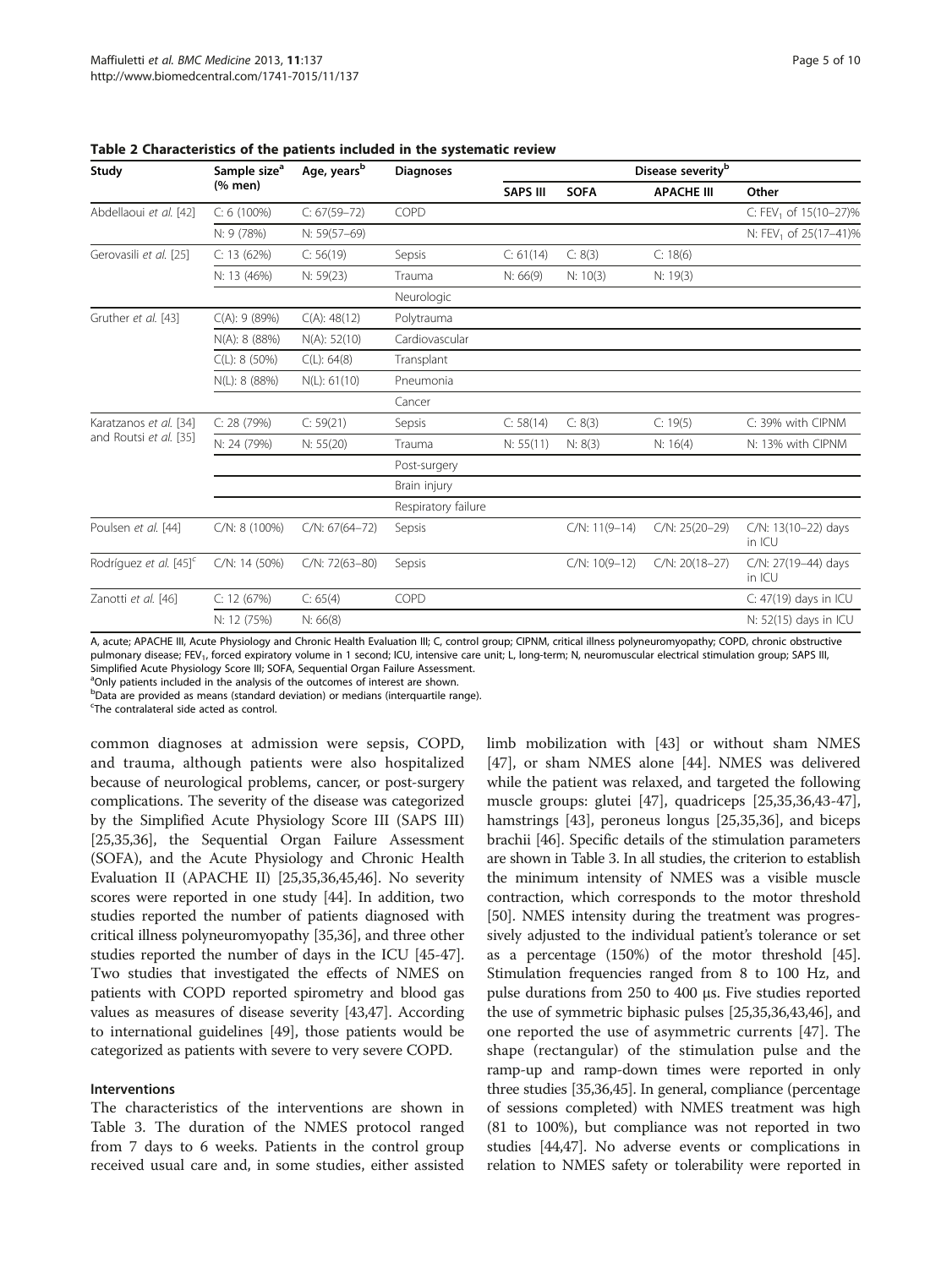| <b>Study</b>                      |                                                                                  | Interventions by group/side                                                                                     | <b>NMES</b> parameters                                                     | Outcomes <sup>a</sup> (tools) | <b>Main results</b>                                                                                                                                   |  |
|-----------------------------------|----------------------------------------------------------------------------------|-----------------------------------------------------------------------------------------------------------------|----------------------------------------------------------------------------|-------------------------------|-------------------------------------------------------------------------------------------------------------------------------------------------------|--|
|                                   | C                                                                                | N                                                                                                               |                                                                            |                               |                                                                                                                                                       |  |
| Abdellaoui et al. [42]            | $ALM + sham$ NMES to quadriceps $ALM + NMES$ to quadriceps and<br>and hamstrings | hamstrings (BL): 60 min/day $\times$ 5<br>days/week $\times$ 6 weeks                                            | Frequency: 35 Hz                                                           | Muscle strength               | Quadriceps strength increased more for<br>N than C ( $p < 0.01$ )                                                                                     |  |
|                                   |                                                                                  |                                                                                                                 | Pulse duration: 400 µs                                                     | (dynamometry)                 |                                                                                                                                                       |  |
|                                   |                                                                                  |                                                                                                                 | Intensity: 15-32 mA for quadriceps,<br>22-47 mA for hamstrings (start-end) |                               |                                                                                                                                                       |  |
| Gerovasili et al. [25]            | Usual care                                                                       | Usual care + NMES to quadriceps<br>and peroneus longus (BL): 55<br>$min/day \times 8$ days                      | Frequency: 45 Hz                                                           | Muscle thickness (US)         | Rectus femoris and vastus intermedius<br>(right side) thickness decreased less<br>for N than C ( $p < 0.05$ ); $d = 0.11$ -0.39                       |  |
|                                   |                                                                                  |                                                                                                                 | Pulse duration: 400 us                                                     |                               |                                                                                                                                                       |  |
|                                   |                                                                                  |                                                                                                                 | On-off ratio: 12-6 s                                                       |                               | (small-moderate)                                                                                                                                      |  |
|                                   |                                                                                  |                                                                                                                 | Intensity: 37-38 mA (mean)                                                 |                               |                                                                                                                                                       |  |
| Gruther et al. [43]               | Sham NMES                                                                        | NMES to quadriceps (BL): 30-60<br>min/day $\times$ 5 days/week $\times$ 4 weeks                                 | Frequency: 50 Hz                                                           | Muscle thickness (US)         | Quadriceps thickness increased only<br>for N (long-term patients) ( $p < 0.13$ );<br>$d = 0.36$ (moderate)                                            |  |
|                                   |                                                                                  |                                                                                                                 | Pulse duration: 350 µs                                                     |                               |                                                                                                                                                       |  |
|                                   |                                                                                  |                                                                                                                 | On-off ratio: 8-24 s                                                       |                               |                                                                                                                                                       |  |
|                                   |                                                                                  |                                                                                                                 | Intensity: tolerance                                                       |                               |                                                                                                                                                       |  |
| Karatzanos et al. [34] Usual care |                                                                                  | Usual care + NMES to quadriceps<br>and peroneus longus (BL):<br>55 min/day x 7 days/week<br>until ICU discharge | Frequency: 45 Hz                                                           | Muscle strength (MRC)         | MRC scores for wrist flexion, hip flexion,<br>ankle dorsiflexion ( $p < 0.05$ ) and knee<br>extension ( $p < 0.01$ ) were greater for<br>$N$ than $C$ |  |
|                                   |                                                                                  |                                                                                                                 | Pulse duration: 400 µs                                                     |                               |                                                                                                                                                       |  |
|                                   |                                                                                  |                                                                                                                 | On-off ratio: 12-6 s                                                       |                               |                                                                                                                                                       |  |
|                                   |                                                                                  |                                                                                                                 | Intensity: motor threshold                                                 |                               |                                                                                                                                                       |  |
| Poulsen et al. [44]               | Contralateral side acted<br>as control                                           | NMES to quadriceps (UL): 60<br>$min/day \times 7 days$                                                          | Frequency: 35 Hz                                                           | Muscle volume (CT)            | Quadriceps volume decreased for both<br>C and N, with no difference between<br>sides ( $p = 0.1$ )                                                    |  |
|                                   |                                                                                  |                                                                                                                 | Pulse duration: 300 µs                                                     |                               |                                                                                                                                                       |  |
|                                   |                                                                                  |                                                                                                                 | On-off ratio: 4-6 s                                                        |                               |                                                                                                                                                       |  |
|                                   |                                                                                  |                                                                                                                 | Intensity: motor threshold                                                 |                               |                                                                                                                                                       |  |
|                                   |                                                                                  |                                                                                                                 | +50% (adjusted daily)                                                      |                               |                                                                                                                                                       |  |
| Rodríguez et al. [45]             | Contralateral side acted<br>as control                                           | NMES to biceps brachii and<br>quadriceps (UL): $2 \times 30$<br>$min/day \times 13 days$                        | Frequency: 100 Hz                                                          | Muscle strength (MRC)         | MRC scores for elbow flexion ( $p = 0.005$ )<br>and knee extension ( $p = 0.034$ ) were<br>greater for N than C. Biceps thickness                     |  |
|                                   |                                                                                  |                                                                                                                 | Pulse duration: 300 µs                                                     |                               |                                                                                                                                                       |  |
|                                   |                                                                                  |                                                                                                                 | On-off ratio: 2-4 s                                                        | Muscle thickness (US)         | was unchanged                                                                                                                                         |  |
|                                   |                                                                                  |                                                                                                                 | Voltage: 20-200 V                                                          |                               |                                                                                                                                                       |  |
| Routsi et al. [35]                | Usual care                                                                       | Usual care + NMES to quadriceps<br>and peroneus longus (BL):<br>55 min/day x 7 days/week<br>until ICU discharge | Frequency: 45 Hz                                                           | Muscle strength (MRC)         | Global MRC score was greater for N<br>than C ( $p = 0.04$ )                                                                                           |  |
|                                   |                                                                                  |                                                                                                                 | Pulse duration: 400 µs                                                     |                               |                                                                                                                                                       |  |
|                                   |                                                                                  |                                                                                                                 | On-off ratio: 12-6 s                                                       |                               |                                                                                                                                                       |  |
|                                   |                                                                                  |                                                                                                                 | Intensity: motor threshold                                                 |                               |                                                                                                                                                       |  |
| Zanotti et al. [46]               | ALM: 5 days/week × 4 weeks                                                       | $ALM + NMES$ to quadriceps<br>and glutei (BL): 25-30<br>min/day $\times$ 5 days/week $\times$ 4 weeks           | Frequency: 8-35 Hz                                                         | Muscle strength (MRC)         | MRC score increased more for N than<br>C ( $p < 0.02$ ); $d = 1.44$ (large)                                                                           |  |
|                                   |                                                                                  |                                                                                                                 | Pulse duration: 250-350 µs                                                 |                               |                                                                                                                                                       |  |
|                                   |                                                                                  |                                                                                                                 | Intensity: motor threshold                                                 |                               |                                                                                                                                                       |  |

#### <span id="page-5-0"></span>Table 3 Intervention characteristics, outcomes and main results of the studies included in the systematic review

ALM, active limb mobilization; BL, bilateral; C, control group; MRC, Medical Research Council; N, NMES group; NMES, neuromuscular electrical stimulation; US, ultrasonography.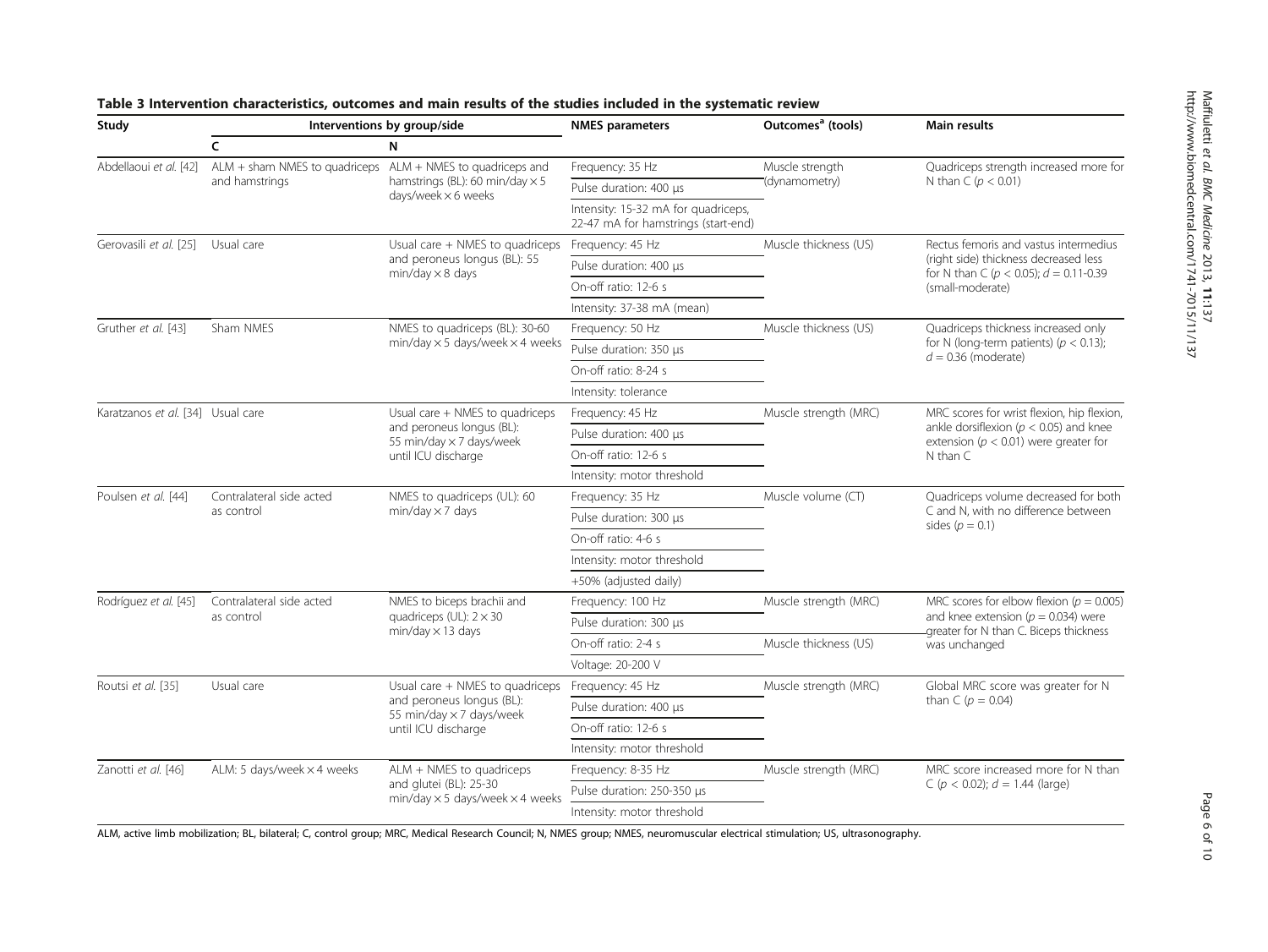seven of the eight studies included in the systematic review [[45](#page-9-0)]. For the remaining study, superficial skin burns and excessive pain occurred in one and two patients, respectively, out of fourteen patients treated by Rodriguez et al. [\[46\]](#page-9-0).

#### **Outcomes**

Five studies assessed the effects of NMES on strength of different muscle groups (Table [3](#page-5-0)) [\[35,36](#page-8-0)[,43,46,47\]](#page-9-0). Four studies evaluated muscle strength using the Medical Research Council (MRC) scale [\[35,36](#page-8-0)[,46,47\]](#page-9-0). One study found a significantly larger MRC score increase in the NMES group compared with the control group [\[47](#page-9-0)], with a large effect size  $(d = 1.44)$ . Two studies reported greater MRC scores in the NMES group than in the control group [\[35,36](#page-8-0)], although baseline measurements were not provided. Another study found significantly higher MRC scores on the stimulated side compared with the contralateral side [\[46](#page-9-0)]. One study, in which quadriceps muscle strength was assessed by dynamometry [\[43](#page-9-0)], reported a significantly larger strength increase in the NMES group compared with the control group.

#### Muscle mass

Four studies assessed the effects of NMES on muscle thickness [\[25,](#page-8-0)[44,46](#page-9-0)], or volume [[45](#page-9-0)] (Table [3](#page-5-0)). Muscle thickness was measured with ultrasonography, and muscle volume was obtained from the analysis of computed tomography images. In one study, muscle thickness decreased less in the NMES group than in the control group [\[25](#page-8-0)], and effect sizes (d) ranged from 0.11 to 0.39, depending on the muscle group assessed. Another study investigated the effects of NMES on quadriceps muscle thickness in acute (less than 7 days hospitalization) and long-term (greater than 14 days hospitalization) patients, and found that thickness increased only for long-term patients ( $d = 0.36$ ) but not for acute or sham patients [[44](#page-9-0)]. The two other studies found no significant changes in muscle thickness between the stimulated and contralateral biceps brachii [\[46](#page-9-0)], and no differences in muscle volume loss between the stimulated and contralateral quadriceps [\[45](#page-9-0)].

#### **Discussion**

Neuromuscular electrical stimulation added to usual care, in comparison with usual care alone or sham stimulation, was associated with better muscle-strength outcomes in patients in the ICU, with moderate to strong evidence. However, the level of evidence was weaker and conflicting for outcomes related to muscle mass, with small to moderate effect sizes or no effect. These findings suggest that NMES may have the potential to prevent skeletalmuscle weakness in critically ill patients, which could confer many important physical, psychosocial, and

economic benefits for these patients after discharge from ICU. However, it remains to be ascertained whether NMES therapy can also prevent the muscle wasting associated with critical illness.

The high inconsistency in ICU patient characteristics between studies was not unexpected (as attested by non-normal data distribution and lack of means and SDs), but it affected the methodological quality of the included studies, which prevented us from completing a metaanalysis. Therefore, the main results of this systematic review could only be interpreted with a thorough qualitative analysis. Although it is extremely challenging to perform large and well-controlled RCTs in this patient population, future NMES studies should consider stratifying patients for main diagnosis and eventually also for disease severity, as this latter feature has been identified as an independent risk factor for ICUAW incidence [\[10,](#page-8-0)[51\]](#page-9-0). It is conceivable that the benefits of NMES are greater for patients admitted to the ICU with respiratory complications (as suggested by the large effect sizes for patients with COPD) [[47](#page-9-0)], or neurological complications, compared with patients with sepsis or trauma. For example, inflammation-mediated electrolyte changes and also edema may seriously affect conductivity and thus electrical current diffusion [[52](#page-9-0)], which could lessen any systemic effect of NMES in these patient samples.

The questionable validity and heterogeneity of the NMES protocol characteristics adopted in the eight studies included in this systematic review further complicated the interpretation of the present results. The strength of the contraction induced by NMES (that is, evoked tension), which is the main determinant of NMES effectiveness [[53](#page-9-0)], was not reported in any of the included studies. Quantifying this parameter, rather than stating simple current intensity/voltage, is crucial as it would also permit discrimination of responders from non-responders [\[54,55](#page-9-0)], and eventually allows ascertainment of the optimal NMES characteristics for patients in the ICU on an individual basis. In addition, evoked tension should be maximized, whenever possible, by selecting appropriate current parameters (stimulation frequency of 50 to 100 Hz [\[56](#page-9-0)] and highest tolerable stimulation intensity, while minimizing fatigue with long relaxation phases), joint position (long muscle length), and methodological precautions such as the accurate determination of muscle motor points [\[57](#page-9-0)].

Assessing voluntary muscle strength in the ICU is extremely difficult. Despite potential limitations of manual muscle testing such as poor validity and inaccuracy of subjective ratings [\[58,59\]](#page-9-0), especially when assessors are not blinded, evaluation of voluntary strength using the MRC score was used in the majority of the included RCTs, and only one study used dynamometry [[43](#page-9-0)]. Considering the limited or absent cooperation of patients at admission into the ICU, and the considerable influence of central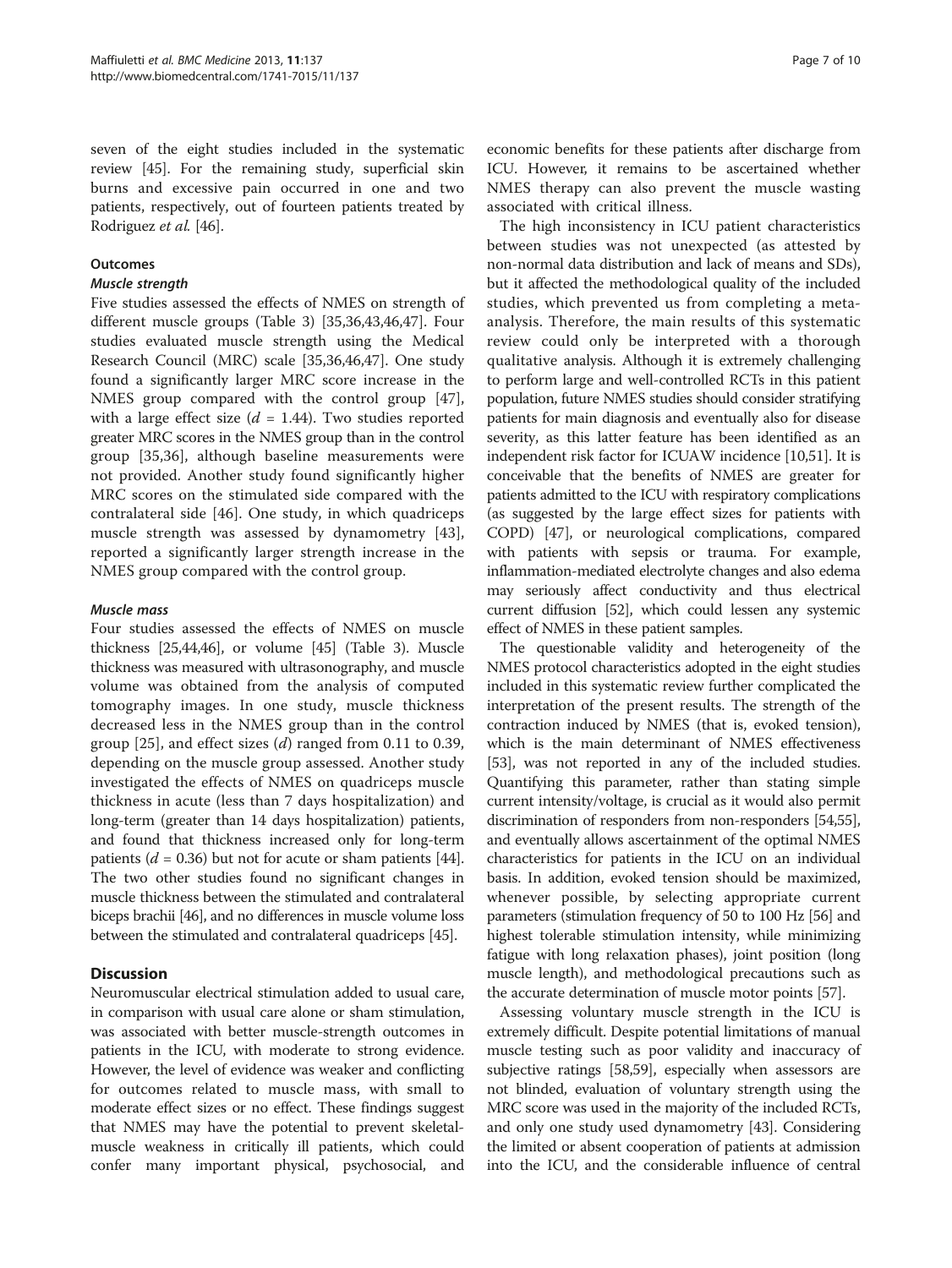<span id="page-7-0"></span>factors (including motivation) on maximal voluntary efforts [[60](#page-9-0)], it would be preferable if evaluation of muscle function in these patients relied on artificially-evoked muscle responses. Therefore, alternative methods that are independent of patient cooperation such as peripheral magnetic stimulation (which can also be used to evaluate respiratory muscle function) [\[61](#page-9-0)], electrical impedance myography [[62](#page-9-0)], myotonometry [[63](#page-9-0)], and mechanomyography [[64](#page-9-0)], would improve the validity of muscle testing in ICU.

The major risk factors for ICUAW are immobilization, multiple organ failure, systemic inflammatory response syndrome, gram-negative septicemia [\[10](#page-8-0)], hyperglycemia [[3](#page-8-0)[,65](#page-9-0)], and medications such as aminoglycosides, colistin, and corticosteroids. All these elements should be viewed as important confounding factors that might distort accurate interpretations of our findings. For example, patients with a recent exacerbation of COPD (most of whom are prescribed corticosteroids, which can induce myopathy) were excluded in one instance [\[47\]](#page-9-0), whereas another study examined the effects of NMES after COPD exacerbation (some patients received corticosteroids) [\[43\]](#page-9-0). Studies must always carefully control for immobilization days, disease severity scores (organ specific and physiological), and medication use.

Even though physical-therapy practices vary widely between different ICUs, there is growing interest in early rehabilitation strategies that have the potential to prevent skeletal-muscle weakness and wasting in critically ill patients [\[20](#page-8-0)]. These interventions range from passive stretching [[5](#page-8-0)] and early mobilization therapy [\[3\]](#page-8-0) to bedside cycling ergometry [[13](#page-8-0)]. Interestingly, NMES added to usual care has recently been shown to be effective in reducing ICUAW incidence [[36\]](#page-8-0). The present systematic review confirms these preliminary findings, highlighting the potential role of NMES as a preventive countermeasure against ICUAW. Compared with other rehabilitation strategies, the unique aspects of NMES are that it is relatively cost-effective (one multiple-user NMES unit costs less than  $€400$ ), does not require patient cooperation (it can be applied to sedated patients) or stable cardiac or respiratory function, can be implemented during the first few days after ICU admission, and provokes considerable central effects, both acute and chronic [[66](#page-9-0)], which could also contribute to preventing the occurrence of muscle weakness in critically ill patients. Moreover, in addition to muscle-related outcomes, NMES has been shown to be more effective than conventional care or sham stimulation for improving pulmonary function [[36](#page-8-0)[,43,47](#page-9-0)], including accelerated weaning from mechanical ventilation [[36\]](#page-8-0), physical function (6-minute walking distance [\[43](#page-9-0)] and bed to chair transfer [[47\]](#page-9-0)), and for reducing the incidence of critical illness polyneuromyopathy [\[36](#page-8-0)]. However, the effects of NMES on the pathophysiological mechanisms of ICUAW are poorly known, and NMES cannot be easily used with all critically ill patients (for example, those with skin lesions, traumatic fractures, complete lower motor-neuron lesions and cardiac pacemakers), so that there is still no consensus among intensive care specialists about its real value.

#### Limitations

The major limitation of the present review concerns the unavailability of outcome data (for example, baseline strength measurements) to allow a full meta-analysis to be conducted. At face value, this lack of data could be indicative of reporting bias at outcome level. However, rather than reporting bias, lack of outcome data should simply be seen as one of the many limitations inherent in studies conducted on patients admitted to the ICU. We factorized potential biases at study level by assessing the methodological quality of the studies, which allowed us to assess the reliability and validity of the data and to weigh the results of each study based on its methodological rigor. Unfortunately, because of the impossibility of calculating the effect sizes in many of the studies included in the review, the risk of publication bias could not be assessed.

#### Conclusions

This systematic review provides evidence that adding NMES therapy to usual care is more effective than usual care alone or sham NMES in preventing ICUAW. Nevertheless, there is inconclusive evidence about the effectiveness of NMES for the preservation of muscle mass in ICU patients. The effects of NMES we found were probably underestimated because of the nonstratification of patients according to main diagnosis and disease severity. More studies are needed to explore the long-term effects of NMES therapy during ICU stay on physical function and quality of life in ICU survivors, in order to identify the optimal NMES dosage for ICUAW prevention (both in terms of frequency, intensity and volume), and to describe the feasibility, safety, and cost-effectiveness of NMES in different subpopulations of critically ill patients.

#### Additional file

#### [Additional file 1:](http://www.biomedcentral.com/content/supplementary/1741-7015-11-137-S1.doc) PRISMA 2009 checklist.

#### Abbreviations

APACHE: Acute physiology and chronic health evaluation; CENTRAL: Cochrane controlled trials register; CINAHL: Cumulative index to nursing and allied health literature; COPD: Chronic obstructive pulmonary disease; ICU: Intensive care unit; ICUAW: Intensive care unit acquired weakness; ITT: Intention-to-treat; MRC: Medical research council; NMES: Neuromuscular electrical stimulation; PEDro: Physiotherapy evidence database; PRISMA: Preferred reporting items for systematic reviews and meta-analyses; RCT: Randomized controlled trial; SAPS: Simplified Acute Physiology Score; SD: Standard deviation; SOFA: Sequential organ failure assessment.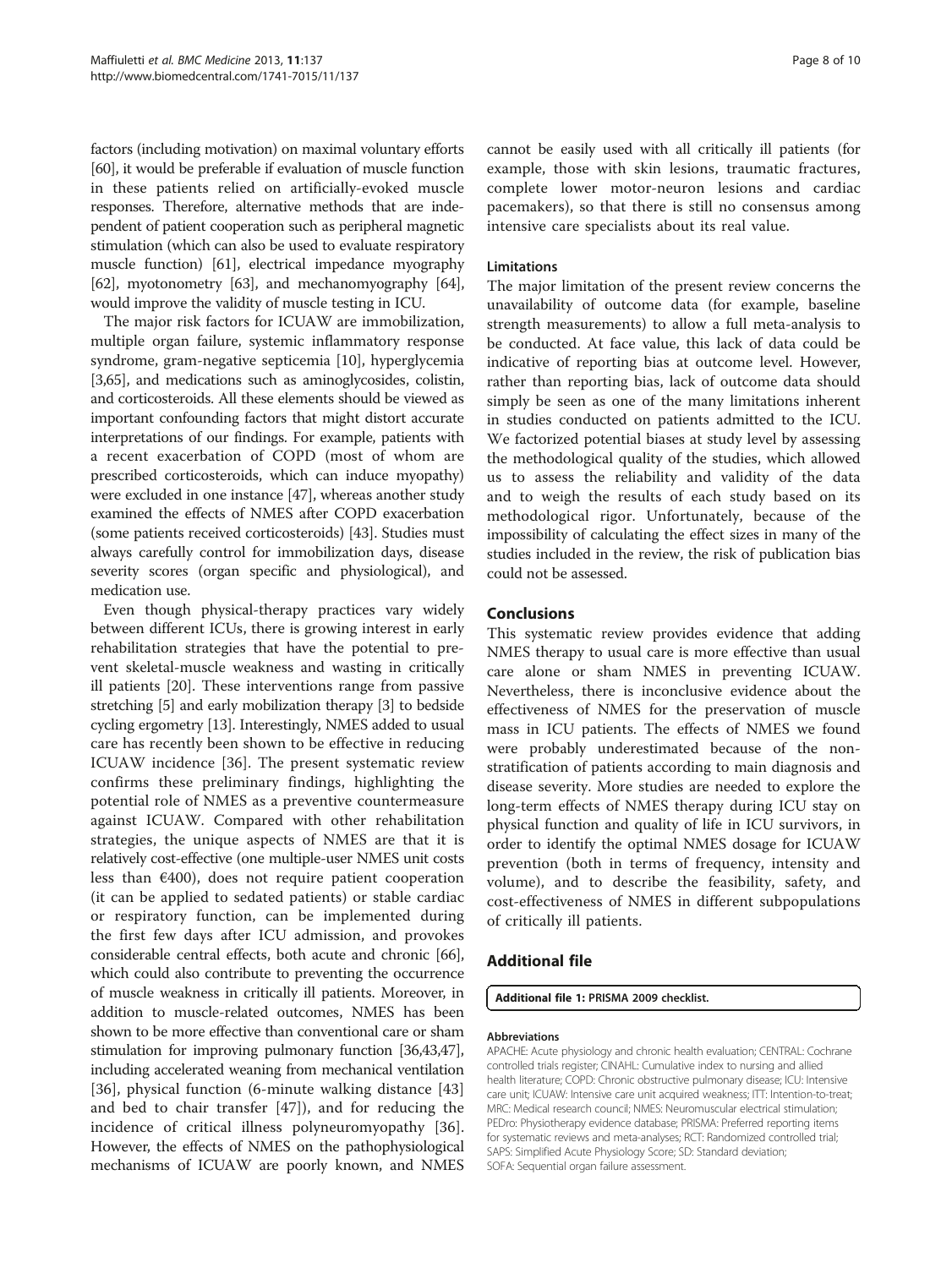#### <span id="page-8-0"></span>Competing interests

The authors declare that they have no competing interests.

#### Authors' contributions

NAM and MR made substantial contribution to conception and design of the review. All authors made substantial contribution to data acquisition, analysis, and interpretation. All authors were involved in drafting and critically revising the manuscript. All authors approved the final manuscript.

#### Acknowledgements

MR was funded by the Ludvig and Sara Elsass Foundation.

#### Author details

<sup>1</sup>Neuromuscular Research Laboratory, Schulthess Clinic, Zurich, Switzerland. <sup>2</sup>School of Physical and Occupational Therapy, McGill University, Montreal, Canada. <sup>3</sup>Department of Exercise and Sport Sciences and Department of Neuroscience and Pharmacology, University of Copenhagen, Copenhagen, Denmark. <sup>4</sup> First Critical Care Department, Evangelismos Hospital, National and Kapodistrian University of Athens, Athens, Greece.

#### Received: 26 November 2012 Accepted: 19 April 2013 Published: 23 May 2013

#### References

- 1. Latronico N, Bolton CF: Critical illness polyneuropathy and myopathy: a major cause of muscle weakness and paralysis. Lancet Neurol 2011, 10:931–941.
- 2. Puthucheary Z, Montgomery H, Moxham J, Harridge S, Hart N: Structure to function: muscle failure in critically ill patients. J Physiol 2010, 588:4641–4648.
- 3. de Jonghe B, Lacherade JC, Sharshar T, Outin H: Intensive care unit-acquired weakness: risk factors and prevention. Crit Care Med 2009, 37:S309–315.
- 4. De Jonghe B, Sharshar T, Hopkinson N, Outin H: Paresis following mechanical ventilation. Curr Opin Crit Care 2004, 10:47-52.
- 5. Griffiths RD, Palmer TE, Helliwell T, MacLennan P, MacMillan RR: Effect of passive stretching on the wasting of muscle in the critically ill. Nutrition 1995, 11:428–432.
- 6. Reid CL, Campbell IT, Little RA: Muscle wasting and energy balance in critical illness. Clin Nutr 2004, 23:273–280.
- 7. De Jonghe B, Bastuji-Garin S, Durand MC, Malissin I, Rodrigues P, Cerf C, Outin H, Sharshar T: Respiratory weakness is associated with limb weakness and delayed weaning in critical illness. Crit Care Med 2007, 35:2007–2015.
- Edbrooke DL, Minelli C, Mills GH, Iapichino G, Pezzi A, Corbella D, Jacobs P, Lippert A, Wiis J, Pesenti A, et al: Implications of ICU triage decisions on patient mortality: a cost-effectiveness analysis. Crit Care 2011, 15:R56.
- 9. Leijten FS, Harinck-de Weerd JE, Poortvliet DC, de Weerd AW: The role of polyneuropathy in motor convalescence after prolonged mechanical ventilation. JAMA 1995, 274:1221–1225.
- 10. Nanas S, Kritikos K, Angelopoulos E, Siafaka A, Tsikriki S, Poriazi M, Kanaloupiti D, Kontogeorgi M, Pratikaki M, Zervakis D, et al: Predisposing factors for critical illness polyneuromyopathy in a multidisciplinary intensive care unit. Acta Neurol Scand 2008, 118:175–181.
- 11. Herridge MS, Tansey CM, Matte A, Tomlinson G, Diaz-Granados N, Cooper A, Guest CB, Mazer CD, Mehta S, Stewart TE, et al: Functional disability 5 years after acute respiratory distress syndrome. N Engl J Med 2011, 364:1293–1304.
- 12. Fletcher SN, Kennedy DD, Ghosh IR, Misra VP, Kiff K, Coakley JH, Hinds CJ: Persistent neuromuscular and neurophysiologic abnormalities in longterm survivors of prolonged critical illness. Crit Care Med 2003, 31:1012–1016.
- 13. Burtin C, Clerckx B, Robbeets C, Ferdinande P, Langer D, Troosters T, Hermans G, Decramer M, Gosselink R: Early exercise in critically ill patients enhances short-term functional recovery. Crit Care Med 2009, 37:2499–2505.
- 14. Schweickert WD, Pohlman MC, Pohlman AS, Nigos C, Pawlik AJ, Esbrook CL, Spears L, Miller M, Franczyk M, Deprizio D, et al: Early physical and occupational therapy in mechanically ventilated, critically ill patients: a randomised controlled trial. Lancet 2009, 373:1874–1882.
- 15. Thomsen GE, Snow GL, Rodriguez L, Hopkins RO: Patients with respiratory failure increase ambulation after transfer to an intensive care unit where early activity is a priority. Crit Care Med 2008, 36:1119-1124.
- 16. Puthucheary Z, Harridge S, Hart N: Skeletal muscle dysfunction in critical care: Wasting, weakness, and rehabilitation strategies. Crit Care Med 2010, 38:S676–S682.
- 17. Needham DM, Truong AD, Fan E: Technology to enhance physical rehabilitation of critically ill patients. Crit Care Med 2009, 37:S436–441.
- 18. Truong AD, Fan E, Brower RG, Needham DM: Bench-to-bedside review: mobilizing patients in the intensive care unit–from pathophysiology to clinical trials. Crit Care 2009, 13:216.
- 19. Stevens RD, Hart N, de Jonghe B, Sharshar T: Weakness in the ICU: a call to action. Crit Care 2009, 13:R161.
- 20. Lee CM, Fan E: ICU-acquired weakness: what is preventing its rehabilitation in critically ill patients? BMC Med 2012, 10:115.
- 21. Maffiuletti NA: Physiological and methodological considerations for the use of neuromuscular electrical stimulation. Eur J Appl Physiol 2010, 110:223–234.
- 22. Roig M, Reid WD: Electrical stimulation and peripheral muscle function in COPD: a systematic review. Respir Med 2009, 103:485–495.
- 23. Gibson JN, Smith K, Rennie MJ: Prevention of disuse muscle atrophy by means of electrical stimulation: maintenance of protein synthesis. Lancet 1988, 2:767–770.
- 24. Gerovasili V, Tripodaki E, Karatzanos E, Pitsolis T, Markaki V, Zervakis D, Routsi C, Roussos C, Nanas S: Short-term systemic effect of electrical muscle stimulation in critically ill patients. Chest 2009, 136:1249-1256.
- 25. Gerovasili V, Stefanidis K, Vitzilaios K, Karatzanos E, Politis P, Koroneos A, Chatzimichail A, Routsi C, Roussos C, Nanas S: Electrical muscle stimulation preserves the muscle mass of critically ill patients: a randomized study. Crit Care 2009, 13:R161.
- 26. Laghi F, Jubran A: Treating the septic muscle with electrical stimulations. Crit Care Med 2011, 39:585–586.
- 27. Kho ME, Truong AD, Brower RG, Palmer JB, Fan E, Zanni JM, Ciesla ND, Feldman DR, Korupolu R, Needham DM: Neuromuscular electrical stimulation for intensive care unit-acquired weakness: protocol and methodological implications for a randomized, sham-controlled, phase II trial. Phys Ther 2012, 92:1564–1579.
- 28. Maddocks M, Gao W, Higginson IJ, Wilcock A: Neuromuscular electrical stimulation for muscle weakness in adults with advanced disease. Cochrane Database Syst Rev 2011, 11, CD009419.
- 29. Moher D, Liberati A, Tetzlaff J, Altman DG: Preferred reporting items for systematic reviews and meta-analyses: the PRISMA statement. PLoS Med 2009, 6:e1000097.
- 30. de Morton NA: The PEDro scale is a valid measure of the methodological quality of clinical trials: a demographic study. Aust J Physiother 2009, 55:129–133.
- 31. Maher CG, Sherrington C, Herbert RD, Moseley AM, Elkins M: Reliability of the PEDro scale for rating quality of randomized controlled trials. Phys Ther 2003, 83:713–721.
- 32. Roig M, Shadgan B, Reid WD: Eccentric exercise in patients with chronic health conditions: a systematic review. Physiother Can 2008, 60:146–160.
- 33. van Tulder M, Furlan A, Bombardier C, Bouter L: Updated method guidelines for systematic reviews in the cochrane collaboration back review group. Spine (Phila Pa 1976) 2003, 28:1290–1299.
- 34. Field A: Discovering statistics using SPSS. 2nd edition. London: SAGE; 2005:156.
- 35. Karatzanos E, Gerovasili V, Zervakis D, Tripodaki ES, Apostolou K, Vasileiadis I, Papadopoulos E, Mitsiou G, Tsimpouki D, Routsi C, et al: Electrical muscle stimulation: an effective form of exercise and early mobilization to preserve muscle strength in critically ill patients. Crit Care Res Pract 2012, 2012:432752.
- 36. Routsi C, Gerovasili V, Vasileiadis I, Karatzanos E, Pitsolis T, Tripodaki E, Markaki V, Zervakis D, Nanas S: Electrical muscle stimulation prevents critical illness polyneuromyopathy: a randomized parallel intervention trial. Crit Care 2010, 14:R74.
- 37. Hozo SP, Djulbegovic B, Hozo I: Estimating the mean and variance from the median, range, and the size of a sample. BMC Med Res Methodol 2005, 5:13.
- 38. Cohen J: Statistical methods for meta-analysis. San Diego: Academic Press; 1998.
- 39. Rodriguez P, Bonelli I, Setten M, Attie S, Maskin P, Kozima S, Valentini R: Electric neuromuscular stimulation for prevention of ICU-acquired paresis in patients with severe sepsis. Intensive Care Med 2009, 35:133–133.